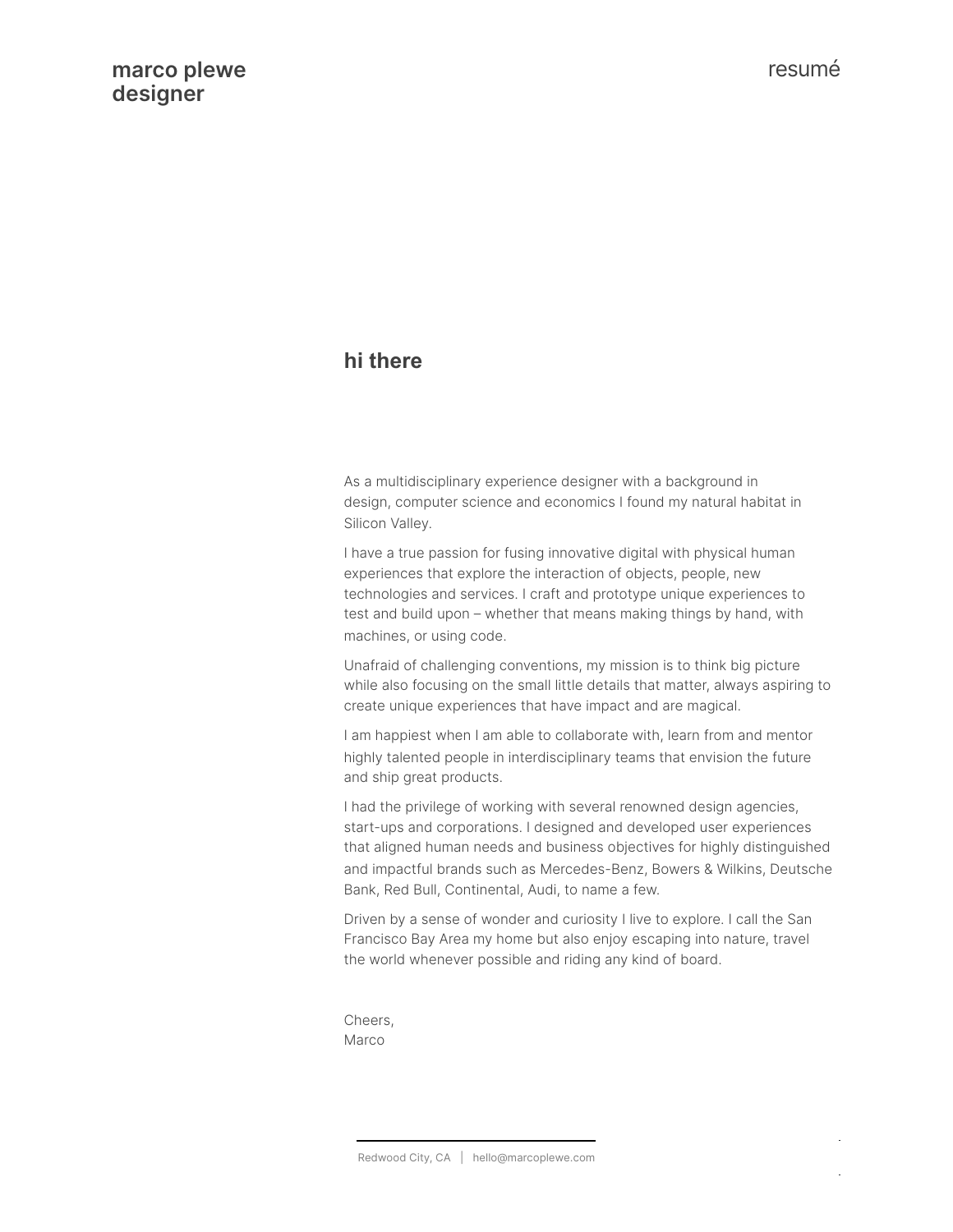since NOV 2017 **Principal UX Designer**

Bowers & Wilkins Menlo Park, CA

——

#### **- experience**

- Build concepts, prototypes and designs for mobile, 10-ft, and physical UI in collaboration with cross-functional teams and present them to key stakeholders and teams in the organization.
- Develop information architecture, interaction patterns, prototypes and visual designs for existing and next generation products.
- Research design, society and technology trends and explore new, state of the art luxury audio, video and home automation experiences with strategic impact for Bowers & Wilkins.
- Provide strategic design direction, thought leadership and mentorship on best practices in UX design and be an evangelist for design as a key discipline for product development and business impact within the organization.
- $NOV 2016 - SEP 2017$ **Sr Manager UX Design**

 $APR 2016 - OCT 2016$ **Manager UX Design**

Mercedes-Benz R&D North America Sunnyvale, CA

- Lead a team of 15 very talented cross-disciplinary designers and creative technologists from project ideation and conceptual development to project delivery.
- Organized and facilitated cross-team collaboration between design, engineering, user research and business strategy as well as between the different design studios around the world.
- Scaled various conceptual and visual design projects from vision to production for next generation telematics system MBUX. Roll-out with 20+ car models, starting 2018.
- $-$  Concept EQ introduced the vision of an immersive digital space along with the vision of a map centric user interface to mitigate range anxiety and support electric mobility needs.
- Provided thought leadership with a long term vision for designing a holistic user experience across different platforms and touch points of the Mercedes-Benz brand.
- Worked cross-functionally with other team managers and stakeholders to identify opportunities for impact and product enhancement as well as product and business requirements.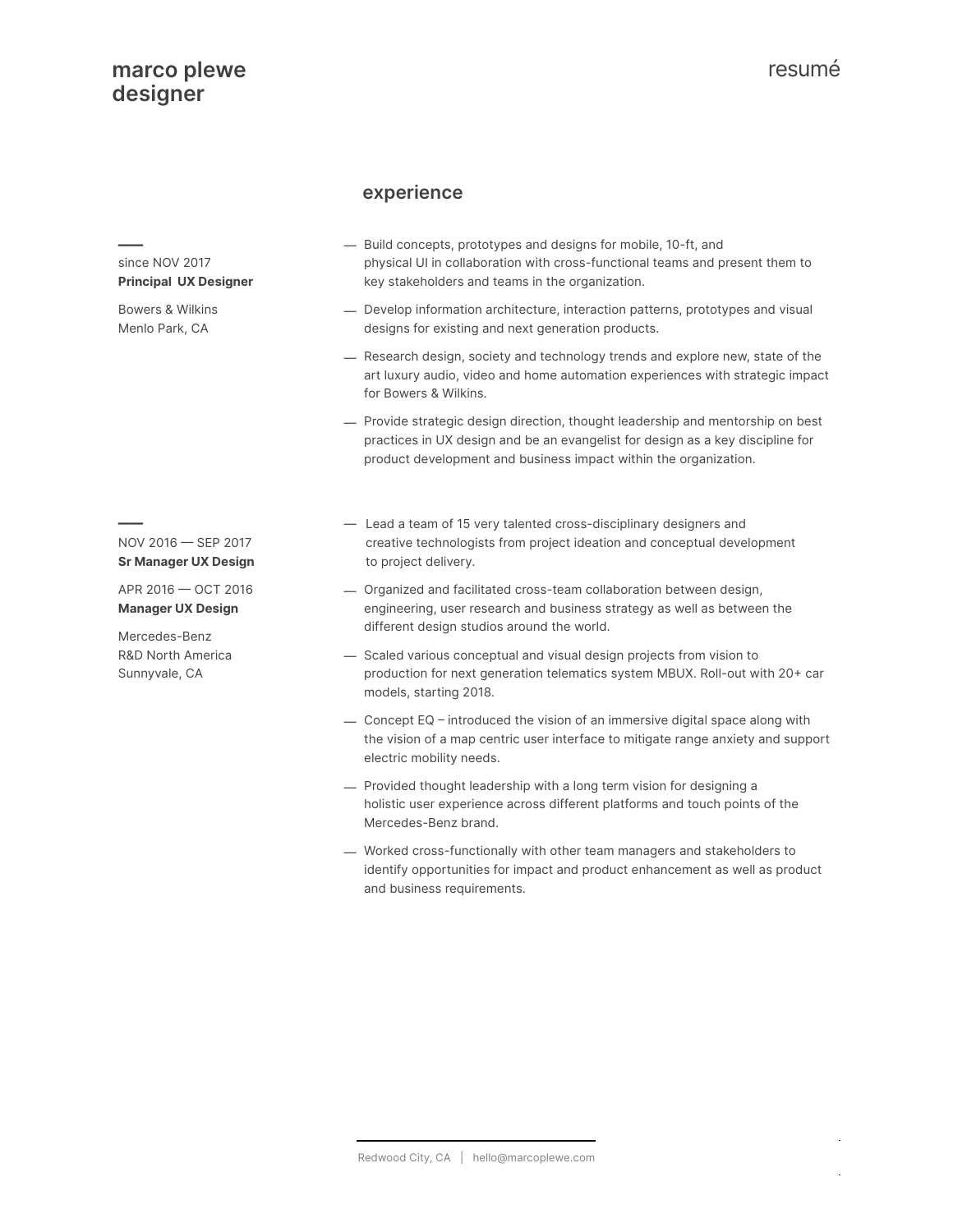$AUG 2015 - MAR 2016$ **Principal UX Designer**

Mercedes-Benz R&D North America Sunnyvale, CA

—

- Guided and mentored a vision team of cross-disciplinary designers and creative technologists.
- Explored new experiences for Mercedes-Benz with strategic impact for in-car displays, mobile devices, wearables, intelligent light, smart materials, interactive and transformable surfaces.
- Spearheaded and established tangible digital interfaces as a new design discipline within Mercedes-Benz.
- Collaborated with cross-functional teams on multi-modal interactions combining voice, gesture and gaze.
- Built concepts, prototypes and designs which I presented to key stakeholder and teams in the organization.
- Developed core information architecture, interaction patterns, prototypes and visual designs for the next generation telematics system MBUX and beyond.
- $OCT 2014 JUL 2015$ **Senior UX Designer**

—

Mercedes-Benz R&D North America Sunnyvale, CA

— Strong individual contributor as member of the F015 core project team. Developed concepts for autonomous mobility experiences, worked on interaction and visual design, developed prototypes for evaluation and effective communication of the design vision and ensured correct implementation into the final product.

——

#### **Red Dot Design Award "Best of the Best" 2016, Engadget "Best of CES 2015", The Verge "Best Car of CES 2015"**

- Lead a small design team for demonstrating the Mercedes-Benz vision of a predictive user experience. IxDA Award 2015 shortlisted in category "Disruptive".
- Created concepts, designs and presentations to gain alignment and drive decisions across multidisciplinary teams. Designed mockups and prototypes to effectively communicate intended interaction.
- Collaborated with designers, researchers, engineering, and communications from idea conception through execution.
- Synthesized user insights and business goals into personas, user journeys, concepts, wireframes, interaction flows and visual designs in an iterative development process.
- Developed design tools that streamlined repetitive tasks and enabled rapid iterations for the design team.
- Crafted compelling designs and experiences that met and redefined the digital brand language of Mercedes-Benz.

resumé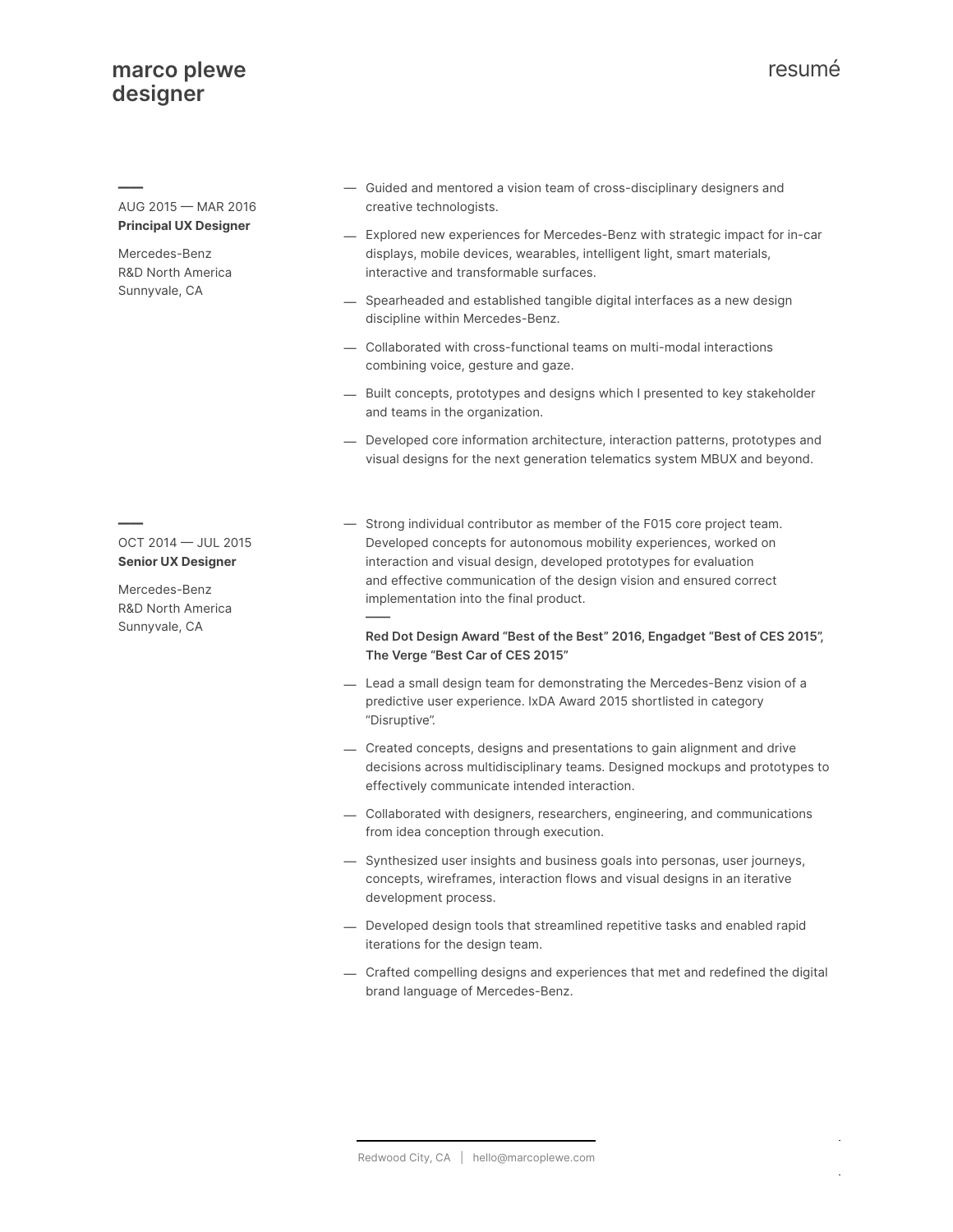| OCT 2012 - SEP 2014<br><b>UX Designer</b><br>Mercedes-Benz<br><b>R&amp;D North America</b><br>Sunnyvale, CA | - As the lead designer for the digital user interfaces of the Concept S-Class<br>Coupé I worked directly with software and embedded hardware engineers -<br>from whiteboard concept stage over rapid prototyping to final polished visual<br>design.<br>- Spearheaded a new collaboration model and best practices of interdisciplinary<br>co-creation and the strategy of using show cars as proof of concept -<br>designing and developing for real life automotive hardware in order to |
|-------------------------------------------------------------------------------------------------------------|--------------------------------------------------------------------------------------------------------------------------------------------------------------------------------------------------------------------------------------------------------------------------------------------------------------------------------------------------------------------------------------------------------------------------------------------------------------------------------------------|
|                                                                                                             | accelerate the transition of innovation from vision into product.<br>- Designed high fidelity wireframes, and clickable rapid prototypes for<br>Instrument Cluster, Head Unit, and climate touch bar.                                                                                                                                                                                                                                                                                      |
|                                                                                                             | - Worked closely with product managers and engineers to design holistic<br>user experiences.                                                                                                                                                                                                                                                                                                                                                                                               |
| MAR 2012 - AUG 2012<br>UX Design Intern<br>Mercedes-Benz<br>R&D North America<br>Sunnyvale, CA              | - Pioneered creative coding as a new design tool and design discipline for rapid<br>prototyping and concept evaluation within Mercedes-Benz.<br>- With a small team of designers, engineers and UX researchers we established<br>a new collaboration model of interdisciplinary co-creation and a human-<br>centered design process.<br>— Contributed to the Mercedes-Benz digital user experience strategy and<br>design language.                                                        |
| OCT 2011 - APR 2012<br>Designer<br>Spontech Spine Intelligence AG<br>Stuttgart, Germany                     | - Worked as the design lead together with marketing and engineering on<br>concepts, wireframes and visual designs for the innovative implant software,<br>company website, and marketing material for web and print.<br>- Established a new brand and CI guidelines for this fast growing medical<br>start-up.                                                                                                                                                                             |
| FEB 2011 - DEC 2011<br>Designer<br>zum Kuckuck Digital Media<br>Würzburg, Germany                           | - As a designer and creative technologist I worked directly with clients and<br>developers and created concepts, designs and prototypes for innovative<br>websites and digital experiences that pushed the envelope of established web<br>standards.                                                                                                                                                                                                                                       |
|                                                                                                             | - In a cross-disciplinary team I developed digital experiences for highly<br>distinguished brands such as Mercedes-Benz AMG, Audi, Villeroy & Boch,<br>Drykorn, to name a few.                                                                                                                                                                                                                                                                                                             |

resumé

 $\bar{\mathcal{A}}$ 

 $\bar{\gamma}$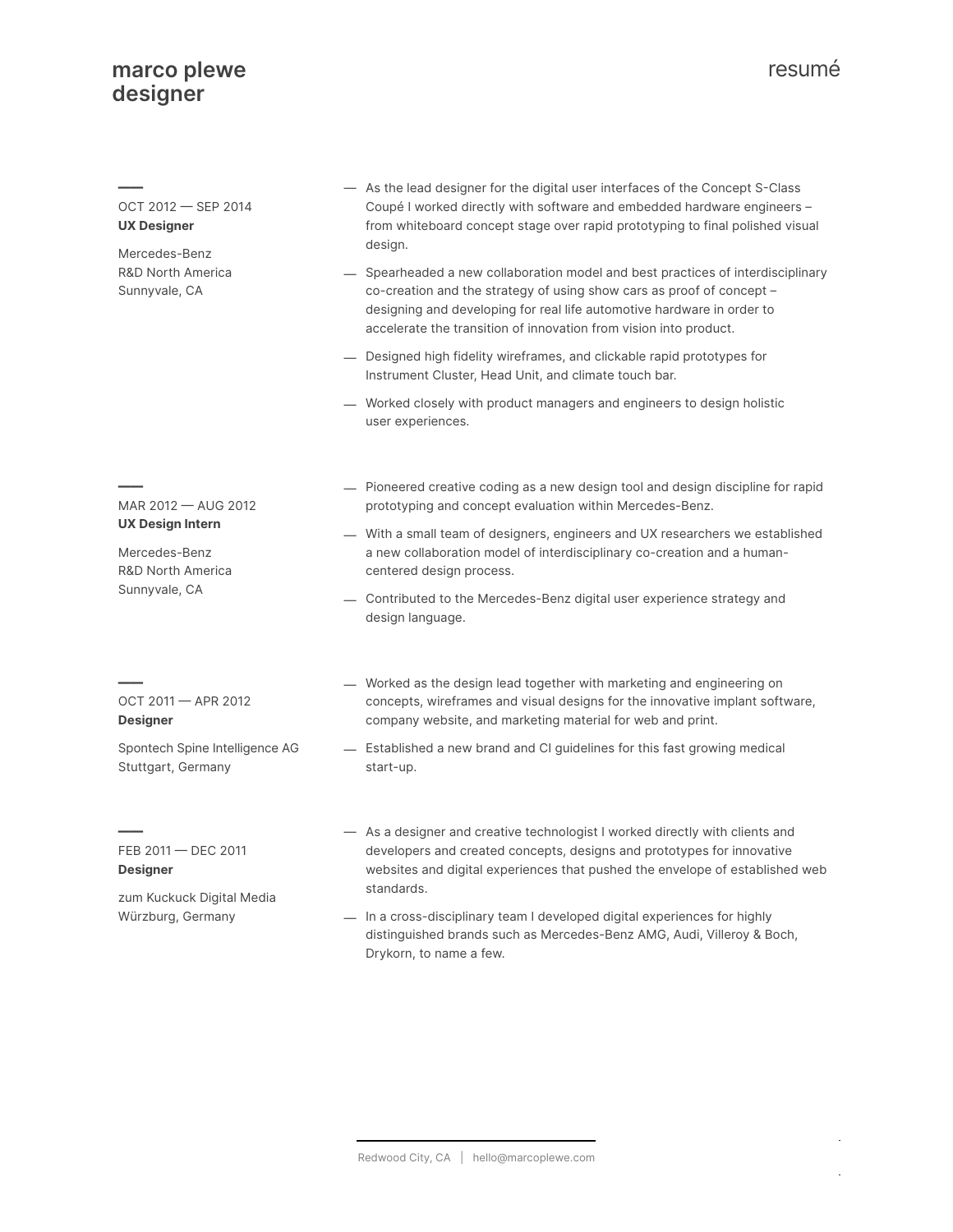# resumé

 $\bar{\beta}$ 

 $\bar{\gamma}$ 

| OCT 2011 - DEC 2011<br>OCT 2010 - DEC 2010<br><b>Design Tutor</b><br>University of Applied Sciences<br>Würzburg, Germany | - Mentored and taught a group of 60+ undergraduate students in Adobe<br>Illustrator. I guided the students through the software from basic to advanced<br>features and demonstrated how the software facilitates procedural design.<br>- The learnings were applied in weekly sessions in groups of 15 students using<br>real life design problems which were accompanied by weekly design exercise<br>assignments.                                                                                                                          |
|--------------------------------------------------------------------------------------------------------------------------|----------------------------------------------------------------------------------------------------------------------------------------------------------------------------------------------------------------------------------------------------------------------------------------------------------------------------------------------------------------------------------------------------------------------------------------------------------------------------------------------------------------------------------------------|
| $OCT 2009 - SEP 2010$<br><b>Designer</b><br>formfellows<br>Frankfurt am Main, Germany                                    | - Started as a graphic design intern and graduated into freelance<br>graphic designer.<br>- As a designer I worked closely with clients to provide effective visual languages<br>for their brand systems.<br>- In an interdisciplinary environment I worked directly with fashion designers,<br>architects and copywriters and developed concepts and designs for cross-<br>platform campaigns, exhibitions, sports wear, and more for highly distinguished<br>brands such as Continental, Red Bull, Jewish Museum Frankfurt, to name a few. |
|                                                                                                                          | <b>skills</b>                                                                                                                                                                                                                                                                                                                                                                                                                                                                                                                                |
| <b>Design Thinking</b>                                                                                                   | Design Strategy, Card Sorting, Information Architecture, Mood Board, User<br>Journey, Personas, Wireframing, Interaction Flows, Human-Centered-Design                                                                                                                                                                                                                                                                                                                                                                                        |
| <b>Design Doing</b>                                                                                                      | Adobe Creative Cloud, Affinity Designer, Affinity Photo, Modo, Sketch,<br>Paper & Pencil<br>Confluence, Jira, Bitbucket, Slack, PNG Express, Zeplin, Design Style Guide                                                                                                                                                                                                                                                                                                                                                                      |
| <b>Rapid Prototyping</b>                                                                                                 | Processing, Java, Arduino, JavaScript, Raspberry PI, Python, Qt/QML,<br>Reactivision, Unity, Android, Keynote, Invision, Flinto, HTML, CSS, Actionscript,<br>Flash, Paper & Cardboard, Physical Prototyping                                                                                                                                                                                                                                                                                                                                  |
| Leadership                                                                                                               | Mentoring, Coaching, Facilitating Collaboration, Effective and Transparent<br>Communication, Managing Stakeholder Expectations, Management of Scope,<br>Milestones, Timelines and Resources for Projects                                                                                                                                                                                                                                                                                                                                     |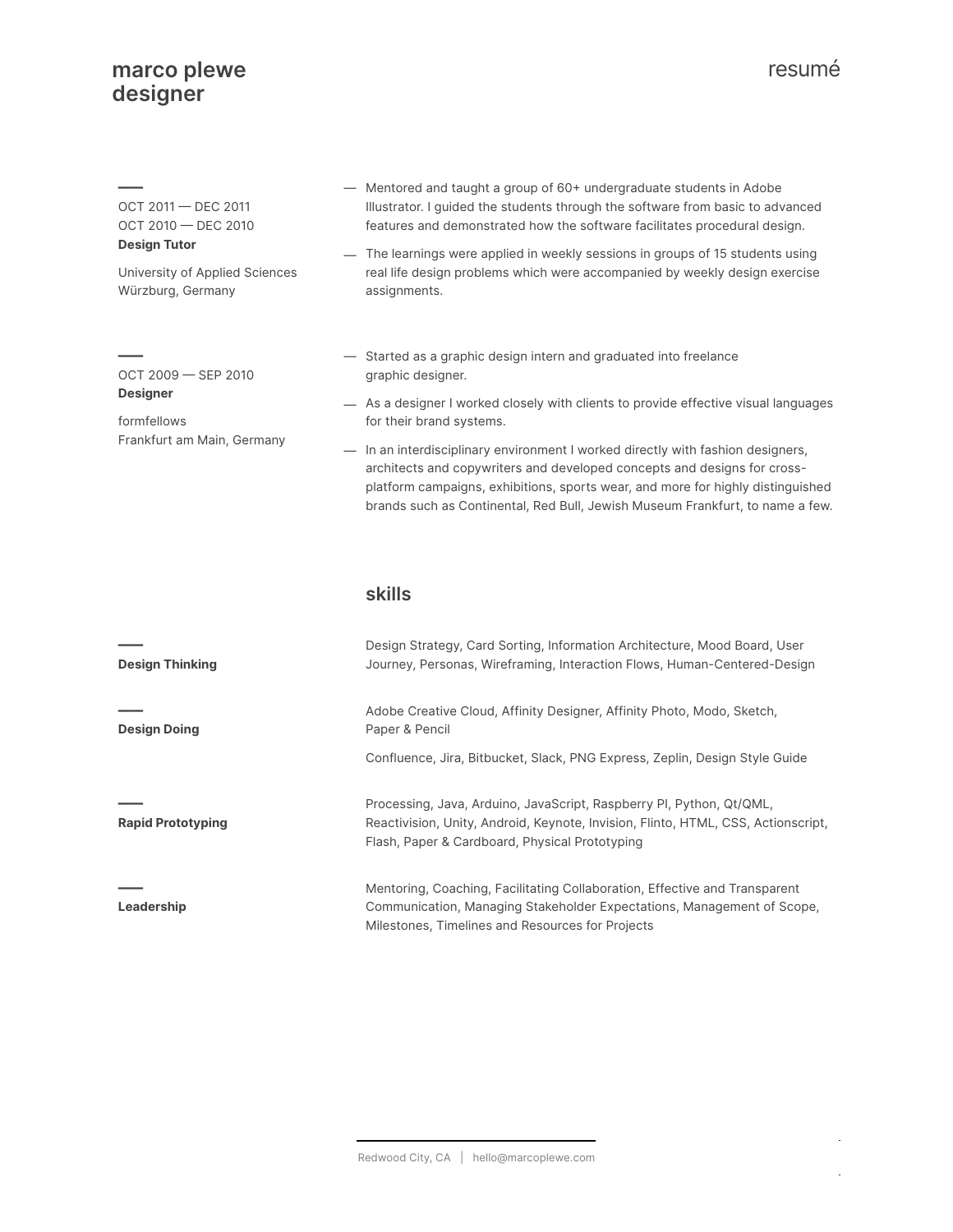#### **• patents & awards**

 $2012$  - present **Inventor on several international patents** Mercedes-Benz

• 2017 **Red Dot Award "Best of the Best"** Mercedes-Benz Style | Artemide Ameluna

• 2016 **Red Dot Award "Best of the Best"** Mercedes-Benz | F015 Luxury in Motion

• 2015 **IxDA Interaction Award Shortlist "Disrupting"** Mercedes-Benz | Predictive User Experience

• 2015 **Engadget "Best of CES" & The Verge "Best Car of CES"** Mercedes-Benz | F015 Luxury in Motion

#### **• exhibitions & publications**

• 2017 **Concours d'Elegance, Pebble Beach, CA Mercedes-Benz | Maybach Vision 6** 

• 2017 **CES, Las Vegas** Mercedes-Benz | Concept EQ - Intelligent Maps

• 2017 **Car Throttle <https://goo.gl/GQCgQq>** Mercedes-Benz | Concept EQ

• 2017 **Engadget <https://goo.gl/3KPgcd>** Mercedes-Benz | Concept EQ & AI Typewriter

• 2017 **Slash Gear <https://goo.gl/szZnmU>** Mercedes-Benz | AI Typewriter

• 2016 **Mondiale De l'Automobile, Paris** Mercedes-Benz | Concept EQ

• 2015 **International Tech Day, Sunnyvale, CA** Mercedes-Benz | F015 Luxury in Motion

• 2015 **CES Asia, Shanghai** Mercedes-Benz | F015 Luxury in Motion

• 2015 **CES, Las Vegas** Mercedes-Benz | F015 Luxury in Motion

• 2014 **CES, Las Vegas** Mercedes-Benz | Predictive User Experience

• 2013 **IAA, Frankfurt am Main** Mercedes-Benz | Concept S-Coupé